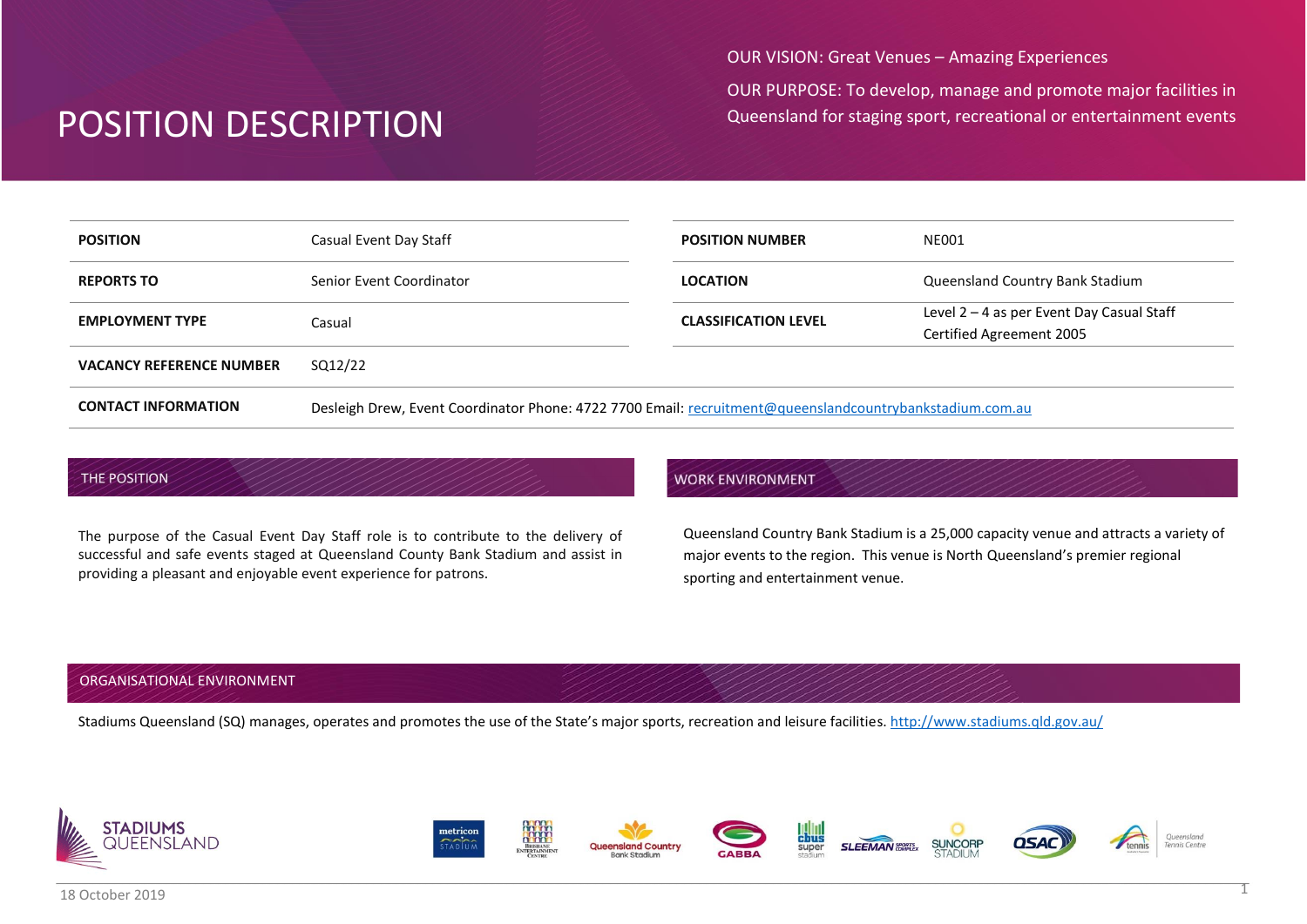OUR VISION: Great Venues – Amazing Experiences

OUR PURPOSE: To develop, manage and promote major facilities in Queensland for staging sport, recreational or entertainment events

## KEY ACCOUNTABILITIES

Ensure all work is undertaken in accordance with SQ's policies and procedures, particularly in the areas of workplace health and safety, security management**,** equal employment opportunity, workplace harassment, bullying and discrimination.

For further role specific duties and responsibilities, see:

#### **Level 2**

- Usher Attachment 1
- Gate Attendant Attachment 2
- Car Park Attendant Attachment 3
- Logistics Assistant– Attachment 4

### **Level 3 Supervisors**

 An Employee who performs work above and beyond the skills required of a level 2 Employee and who performs as their main role, first line supervisory duties involving Employees at lower levels and/or directly supports venue management staff to manage the event to achieve event outcomes. See Attachment 5.

### **Level 4 Senior Supervisors**

 An Employee who performs work above and beyond the skills required of a level 3 Employee and who performs as their main role, first line supervisory duties involving Employees at level 3 and below, and who manage entrance activities and a number of venue sections concurrently, inclusive of both public and corporate areas. See Attachment 6.

## MANDATORY QUALIFICATION AND/OR EXPERIENCE



















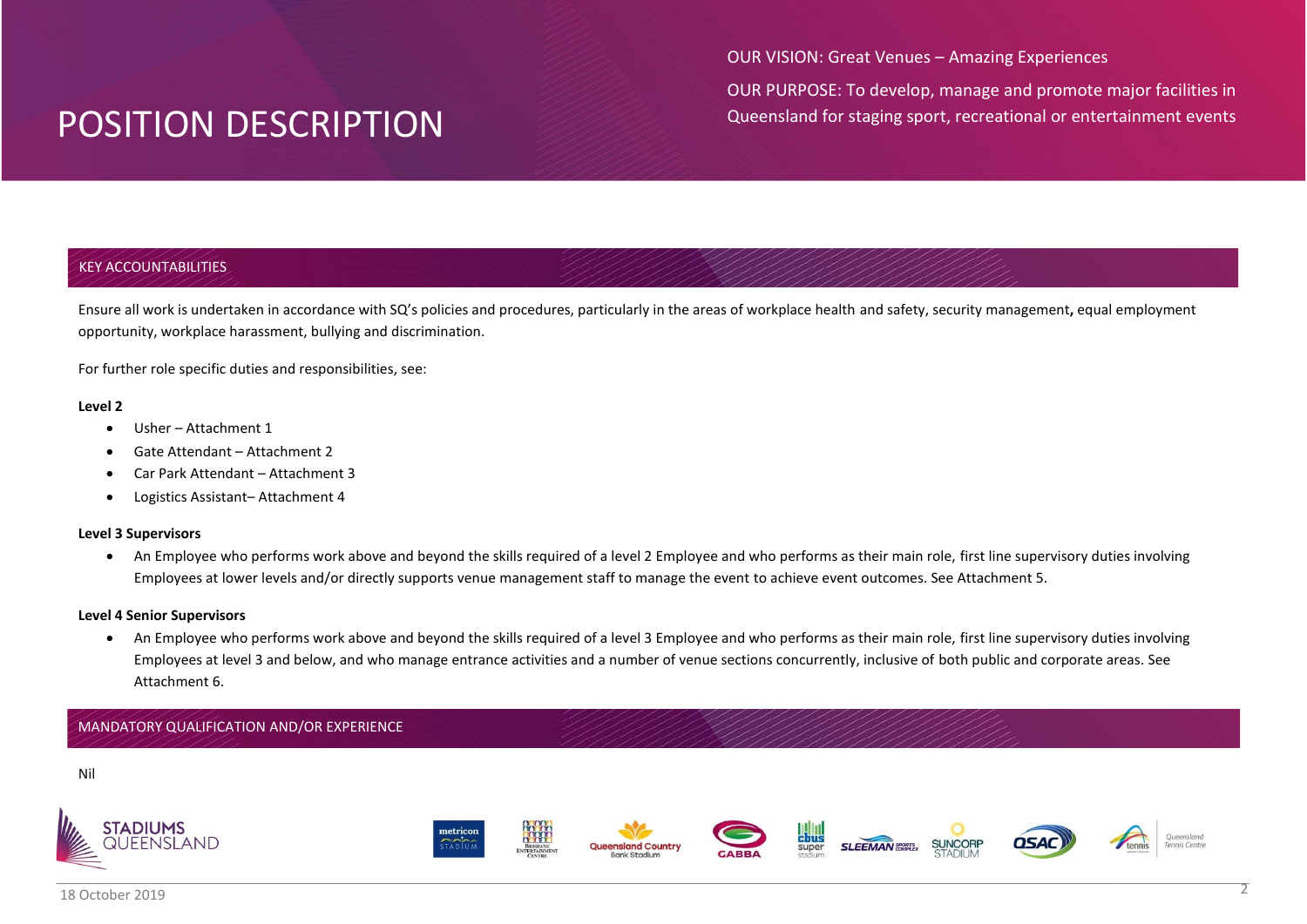OUR VISION: Great Venues – Amazing Experiences

OUR PURPOSE: To develop, manage and promote major facilities in Queensland for staging sport, recreational or entertainment events

## KNOWLEDGE, SKILLS AND EXPERIENCE

#### **Essential:**

- High work ethic, commitment to professional presentation and flexibility in the workplace and ethical practice.
- Flexible and adaptable in the workplace
- Experience in a customer service role or event related environment
- Good communication skills
- Problem solving skills
- **•** Initiative

### **Desirable**

Previous event and or venue experience



















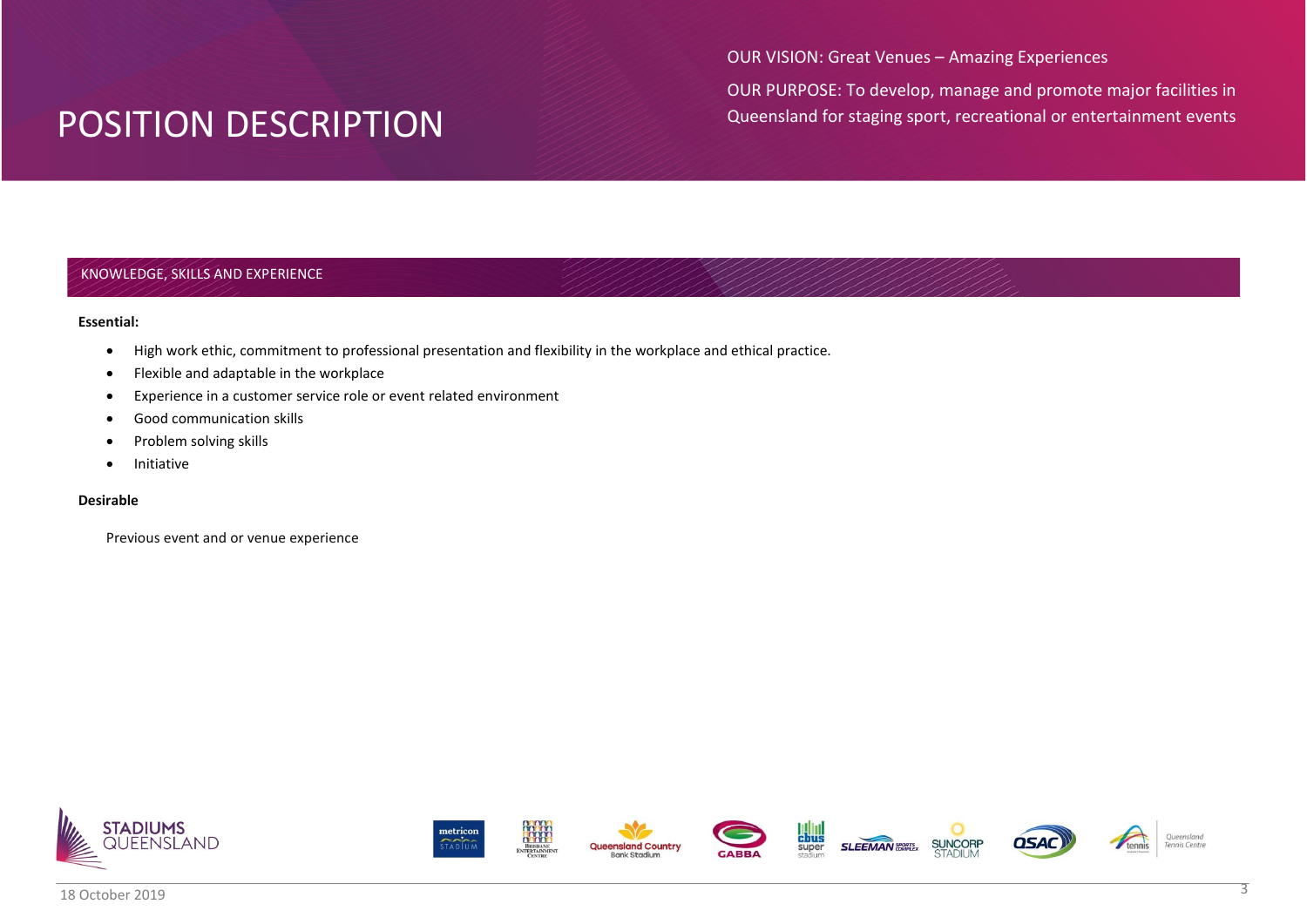OUR VISION: Great Venues – Amazing Experiences

OUR PURPOSE: To develop, manage and promote major facilities in Queensland for staging sport, recreational or entertainment events

| <b>OUR VALUES</b> |                                                                                                                                                                                                                                                  |
|-------------------|--------------------------------------------------------------------------------------------------------------------------------------------------------------------------------------------------------------------------------------------------|
| Team              | Enthusiasm and passion: We are an energetic and accountable team who work collaboratively as 'OneSQ', embracing diversity of experience and<br>open communication.                                                                               |
| Achievement       | Professional, commercial and accountable: We are passionate and take ownership in delivering commercial results and great experiences for our<br>customers. We strive for and deliver greatness, and celebrate individual and team achievements. |
| <b>Agility</b>    | Customer-centric, innovative and agile: We embrace change, encourage innovation and are solutions focussed. We are customer-centric and<br>continuously and flexibly adapt to evolving needs and expectations.                                   |
| <b>Integrity</b>  | Authentic, transparent and respected: We are authentic and conduct our business with the highest standards of ethics, integrity and responsibility.                                                                                              |

















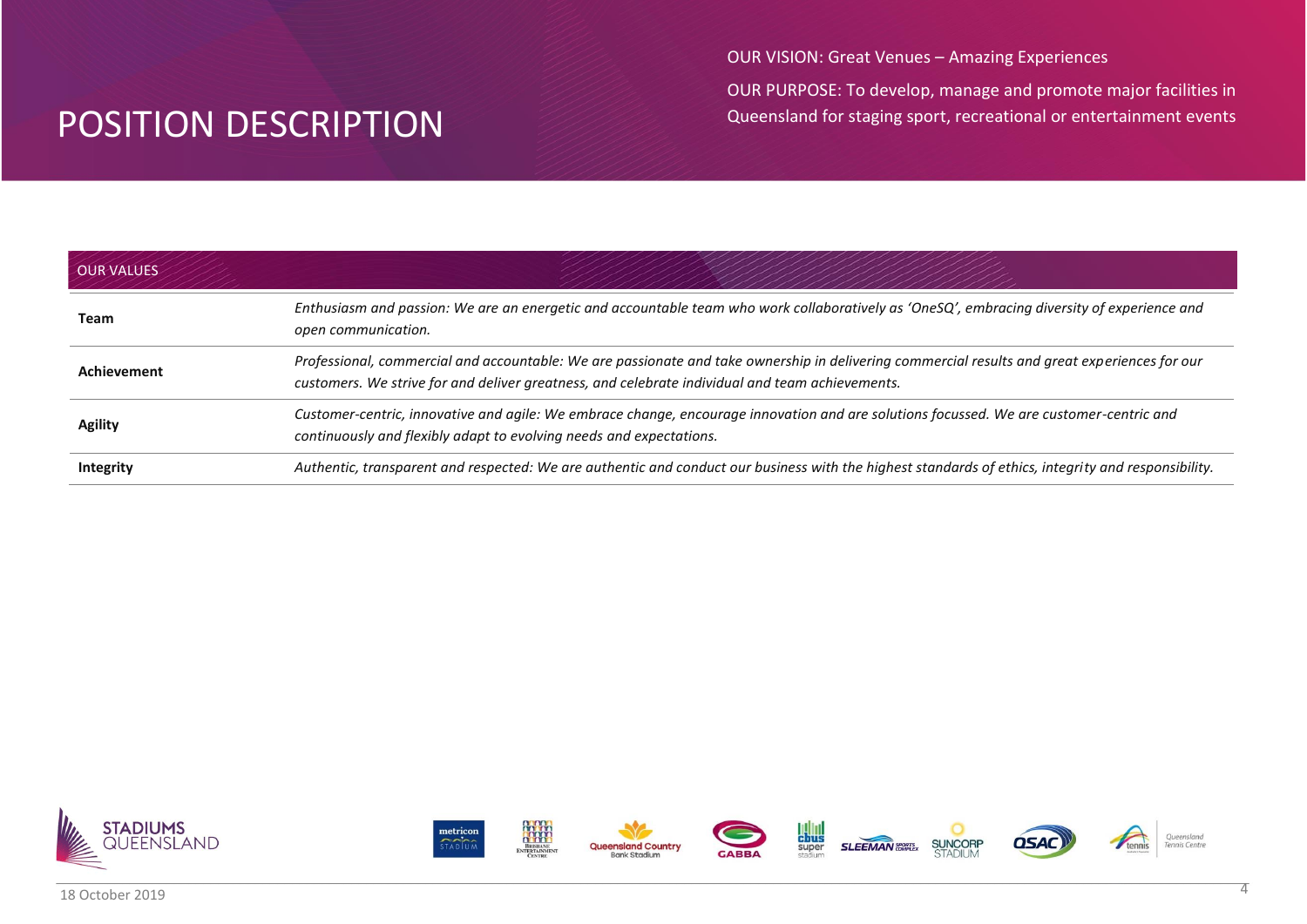OUR VISION: Great Venues – Amazing Experiences

OUR PURPOSE: To develop, manage and promote major facilities in Queensland for staging sport, recreational or entertainment events

## ADDITIONAL INFORMATION

Some out of normal hours work and work on weekends may be required.

Whilst this position is currently located at Queensland Country Bank Stadium, the successful applicant may be required to work from any of SQ's venues or offices.

Travel inter/intrastate may require some overnight stays away from the position's location.

This position description details the minimum skills required to perform the duties of this position. Other duties may be allocated, as required.

SQ employees are bound by the ethics principles, which are contained in the SQ's Code of Conduct and the terms and conditions of employment are detailed in the Employment Contract and associated legislation. All staff are expected to familiarise themselves with these.

All managers, supervisors and staff are expected to participate in and positively contribute to the sound corporate governance of SQ. This includes demonstrating a comprehensive appreciation of and commitment to the fundamental principles of corporate governance within which a statutory authority operates.

Managers and supervisors should lead by example in their understanding of and application to corporate governance activities of SQ, in accordance with appropriate legislative requirements, Board policy and established principles.

All successful appointees will be responsible and accountable to the extent of "Duty of Care" (*Work Health and Safety Act 2011*) and required to demonstrate occupational health and safety consciousness, and support and contribute towards risk management initiatives.

SQ employees are required to adhere to security procedures at all times, support and contribute the effectiveness of protective security measures through security awareness, vigilance and reporting.

Where a "Working with Children Check" (i.e. Blue Card) is required to be held for this position, the applicant is to provide evidence of either a valid Blue Card or be willing to make application for the card. Volunteers working in any capacity with children or young people, and paid employees who work in regulated employment (i.e. childcare), are required to hold a valid Blue Card before commencing work. For all other positions that require a Blue Card the applicant may commence in the position pending the receipt of a successful check.

Information submitted by an applicant for this position is subject to the *Right to Information Act 2009* and the *Information Privacy Act 2009*.

Applications will remain current for a period of 12 months.

Your application should address your ability to meet the key accountabilities. SQ's "Additional Information for Applicants" will assist you in developing your application.

Applications should include a current Resume/Curriculum Vitae and be emailed to recruitment@stadiums.qld.gov.au.

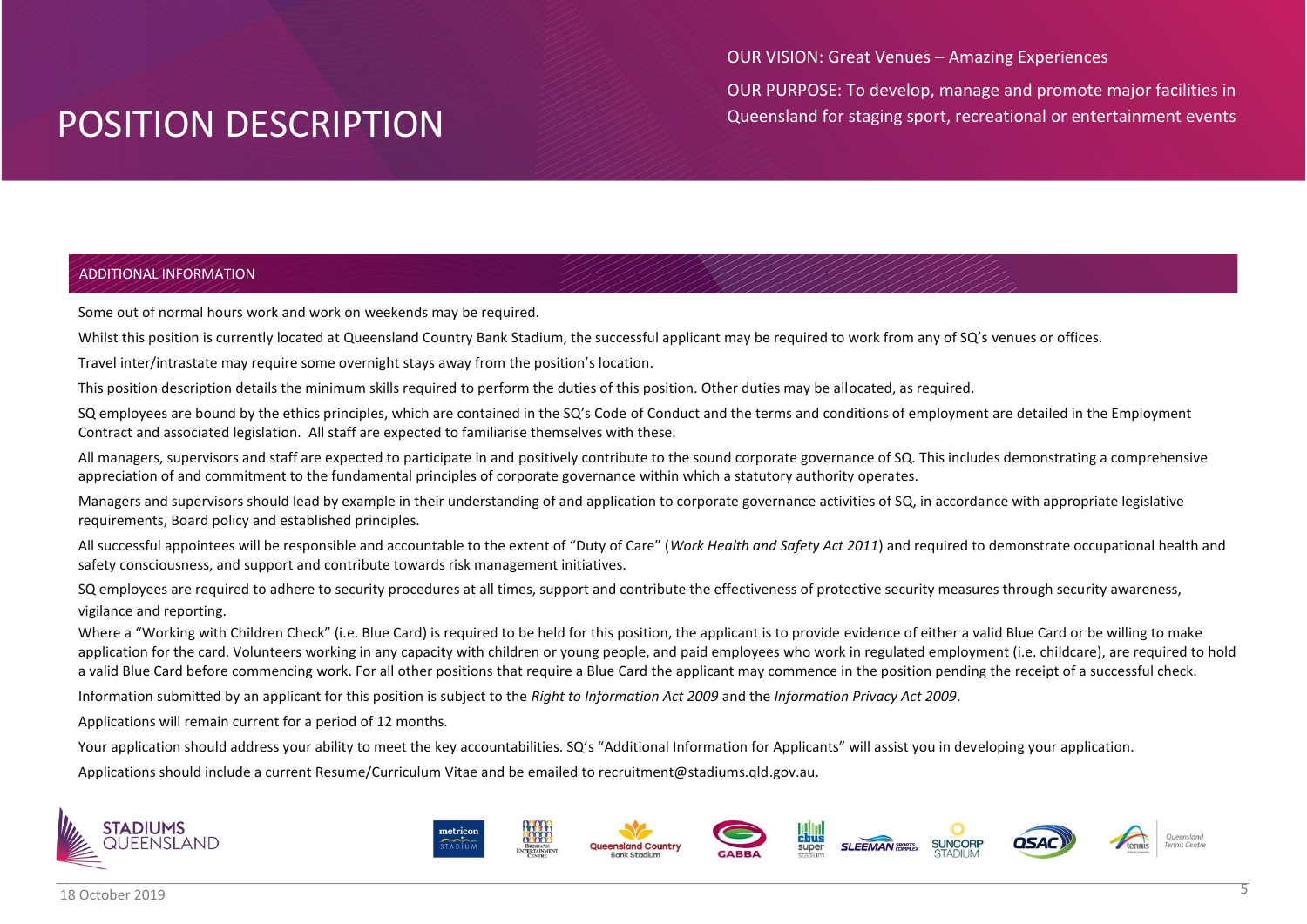OUR VISION: Great Venues – Amazing Experiences

OUR PURPOSE: To develop, manage and promote major facilities in Queensland for staging sport, recreational or entertainment events

## ORGANISATIONAL STRUCTURE

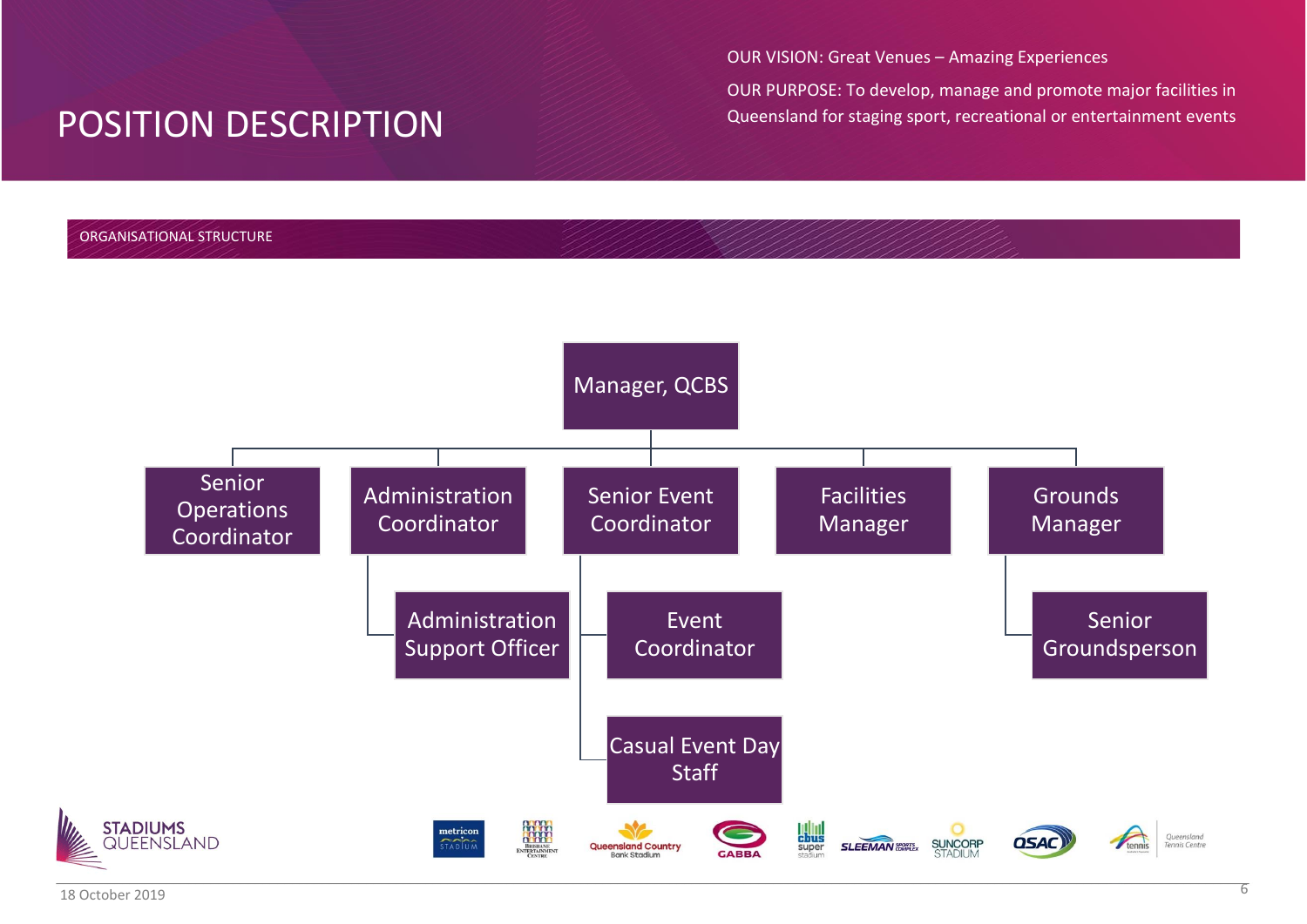OUR VISION: Great Venues – Amazing Experiences

OUR PURPOSE: To develop, manage and promote major facilities in Queensland for staging sport, recreational or entertainment events

## ATTACHMENT 1 - ROLE SPECIFIC DUTIES AND RESPONSIBILITIES

| <b>POSITION</b>    | Usher                                                                                                                                  |
|--------------------|----------------------------------------------------------------------------------------------------------------------------------------|
| <b>REPORTS TO</b>  | Supervisor                                                                                                                             |
| <b>JOB PURPOSE</b> | To deliver outstanding service to patrons by providing direction, assistance and a safe environment in which they can enjoy the event. |

#### Role Overview

- Provide and maintain a friendly welcome to all patrons and be proactive in providing assistance
- Remain focused on the needs of patrons and activities in your assigned area and not the event
- Undertake tasks as requested by your supervisor
- Remain in your designated area at all times during the event
- This role requires the ability to stand for long periods of time

### Event Responsibilities

- On arrival, sign in and ensure you have the necessary equipment and uniform to undertake your responsibilities
- Meet with your supervisor in your designated area in order to be briefed for the specifics of each event
- Check your work area for any maintenance, cleaning or safety issues and report as necessary
- Familiarise yourself with all facilities and services available to venue patrons including nearest First Aid facilities, nearest male, female and accessible toilets, nearest catering, merchandise, ATM facilities, exit gate, smoking area, etc.
- Familiarise yourself with section, row and seat numbers in your vicinity. Check ticket details of all guests as they arrive and give clear directions as to how to get to their seats
- Escalate issues as required to your Supervisor
- Enforce no smoking, no standing and alcohol restrictions and monitor crowd behaviour during the event



**STADIUMS** 

FENSI AND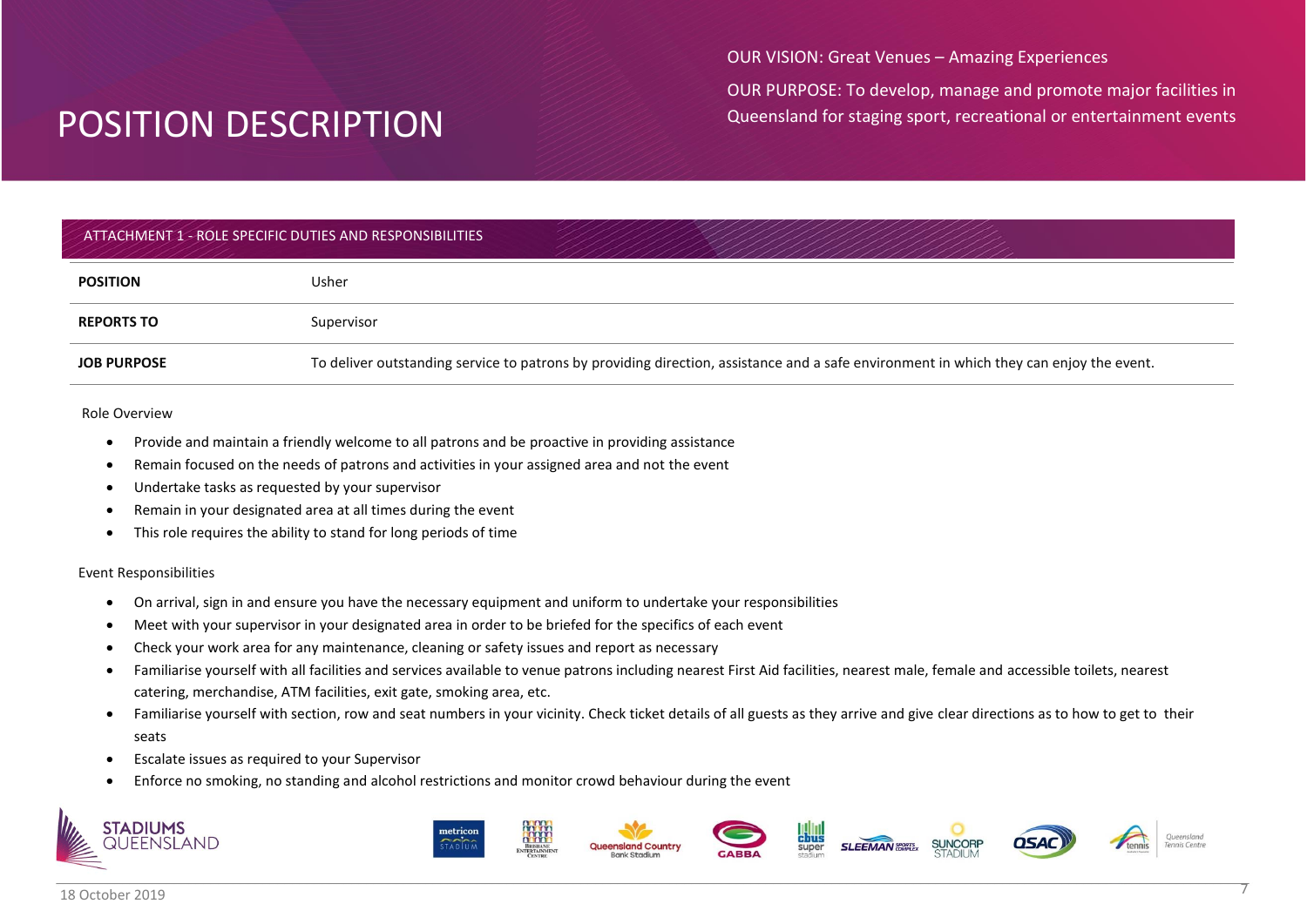OUR VISION: Great Venues – Amazing Experiences OUR PURPOSE: To develop, manage and promote major facilities in Queensland for staging sport, recreational or entertainment events

- Undertake any other reasonable requests from your supervisor
- Report to your supervisor before signing off at the end of a shift

### Emergency Responsibilities

- Report all incidents to your supervisor as they occur and complete incident report cards as required.
- Ensure aisles, concourses and exit routes are kept clear
- Be aware of the location of emergency exits, firefighting equipment and the areas for which you are responsible in the event of an emergency
- Undertake warden duties and participate in the management of any incident or emergency as directed by the nominated Area Warden or Event Supervisor

### Event Specific Requirements

For larger events, many people may not have been to the venue before so ensure you are proactive in providing them with assistance

- Uniform
- Equipment bag
- Briefing notes and Event Information Sheet
- Radio (if required)
- Warden vest (if required)

















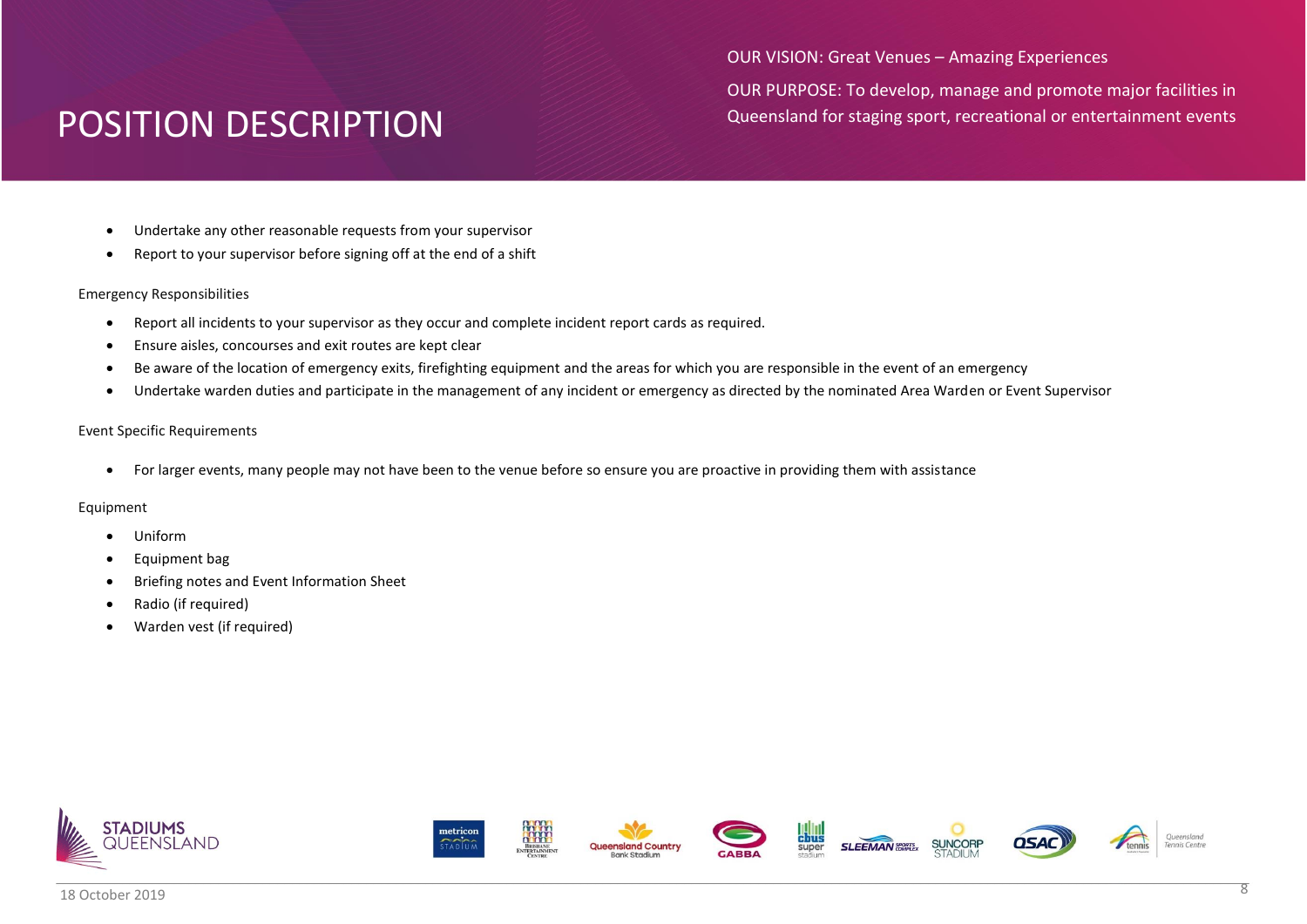OUR VISION: Great Venues – Amazing Experiences

OUR PURPOSE: To develop, manage and promote major facilities in Queensland for staging sport, recreational or entertainment events

## ATTACHMENT 2 - ROLE SPECIFIC DUTIES AND RESPONSIBILITIES

| <b>POSITION</b>    | Gate Attendant                                                                                                                     |
|--------------------|------------------------------------------------------------------------------------------------------------------------------------|
| <b>REPORTS TO</b>  | Supervisor                                                                                                                         |
| <b>JOB PURPOSE</b> | To provide a friendly welcome to patrons and ensure that only patrons with valid tickets, passes or accreditation enter the venue. |

#### Role Overview

- Provide and maintain a friendly welcome to all patrons and be proactive in providing assistance
- Undertake tasks as requested by your supervisor
- Remain in your designated area at all times during the event
- This role requires the ability to stand for long periods of time

#### Event Responsibilities

- On arrival, sign in and ensure you have the necessary equipment and uniform to undertake your responsibilities
- Meet with your supervisor in your designated area in order to be briefed for the specific event
- Check your work area for any maintenance, cleaning or safety issues and report to your supervisor
- Familiarise yourself with all facilities and services available to venue patrons including nearest First Aid facilities, nearest male, female and accessible toilets, nearest catering, merchandise, ATM facilities, exit gate, smoking area, etc.
- Facilitate the timely entry of patrons with a valid ticket, pass out or accreditation using the venue's access control systems such as turnstiles and hand scanners.
- Exit scan the tickets of patrons wishing to leave the venue
- If there are any problems with tickets and/or member passes, direct patrons to your supervisor or to the nearest ticket office window
- Notify your supervisor of any person suspected of being too intoxicated to enter the venue
- Undertake any other reasonable requests from your supervisor













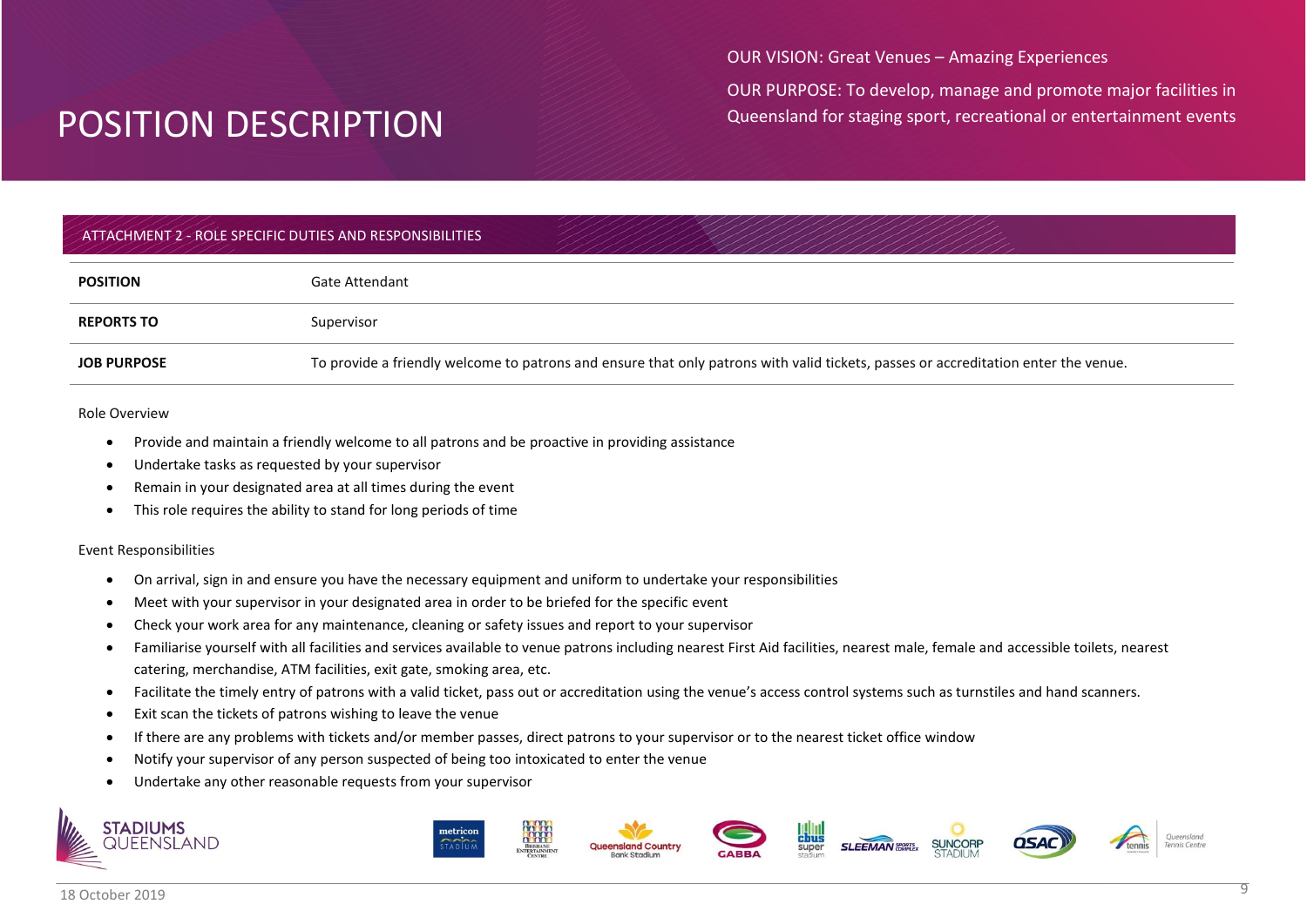OUR VISION: Great Venues – Amazing Experiences OUR PURPOSE: To develop, manage and promote major facilities in Queensland for staging sport, recreational or entertainment events

Report to your supervisor before signing off at the end of your shift

### Emergency Responsibilities

- Report all incidents to your supervisor as they occur and complete incident report cards as required
- Ensure aisles, concourses and exit routes are kept clear at all times
- Be aware of the location of emergency exits, firefighting equipment and the areas for which you are responsible in the event of an emergency
- Undertake warden duties and participate in the management of any incident or emergency as directed by the nominated Area Warden or Event Supervisor

### Event Specific Requirements

For larger events, many people may not have been to the venue before so ensure you are proactive in providing them with assistance

- Uniform
- Hand scanner (if required)
- Equipment bag
- Briefing notes and Event Information Sheet
- Radio (if required)
- Warden vest (if required)















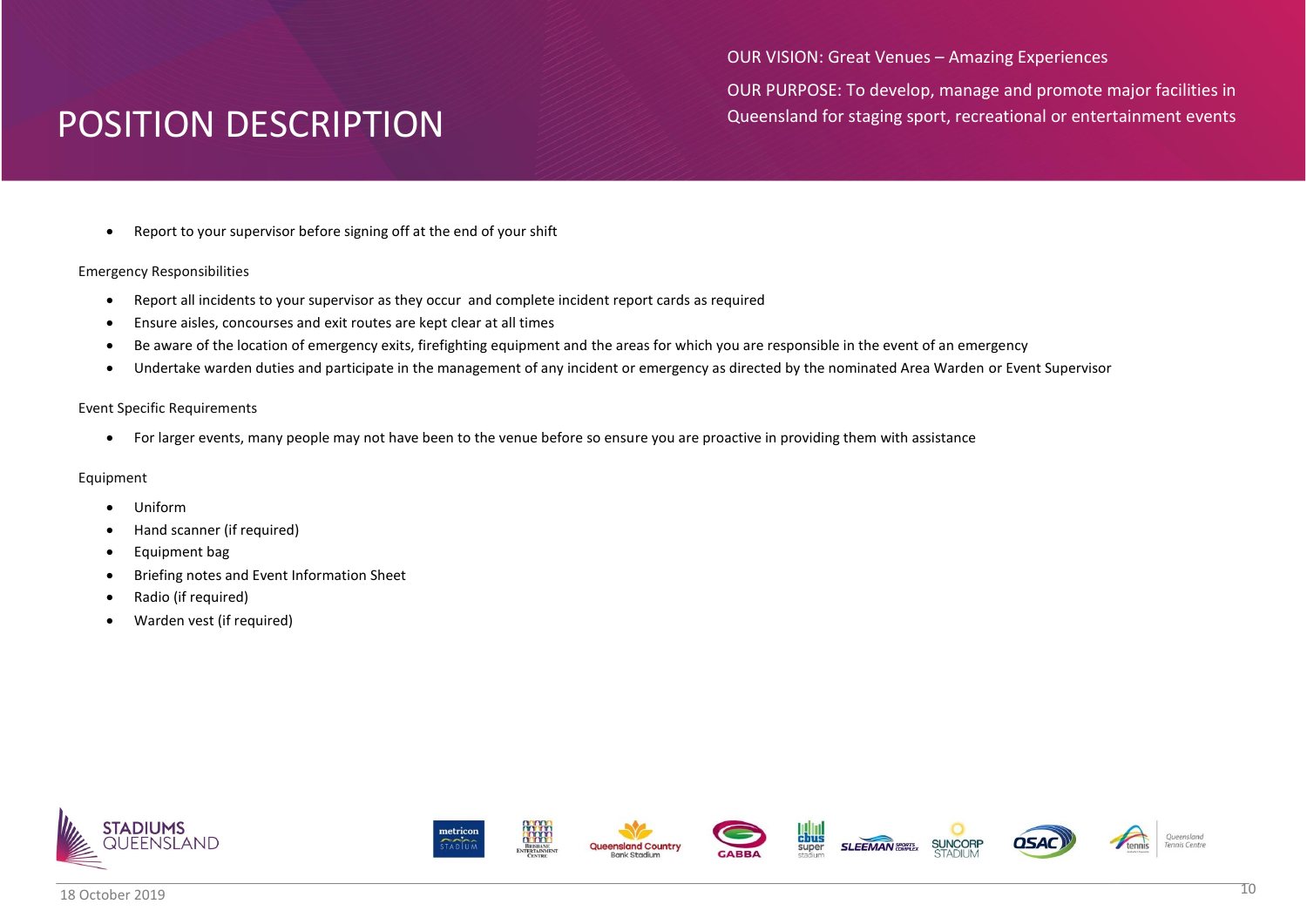OUR VISION: Great Venues – Amazing Experiences

OUR PURPOSE: To develop, manage and promote major facilities in Queensland for staging sport, recreational or entertainment events

## ATTACHMENT 3 - ROLE SPECIFIC DUTIES AND RESPONSIBILITIES

| <b>POSITION</b>    | Car Park Attendant                                                                                                                      |
|--------------------|-----------------------------------------------------------------------------------------------------------------------------------------|
| <b>REPORTS TO</b>  | Supervisor                                                                                                                              |
| <b>JOB PURPOSE</b> | To ensure that only cars with the appropriate pass enter the car parks and for paid parking events, to act as a cashier where directed. |

#### Role Overview

- Provide and maintain a friendly and proactive service to all persons utilising the car parks
- Provide sales of parking passes at events (where required)
- Remain in your designated area at all times during the event and ensure that only authorised vehicles access the car parks
- Undertake tasks as requested by your supervisor
- This role requires the ability to stand for long periods of time

#### Event Responsibilities

- On arrival, sign in and ensure you have the necessary equipment and uniform to undertake your responsibilities
- Meet with your supervisor in your designated area in order to be briefed for the event
- Check your work area for maintenance, cleaning or safety issues and report to your supervisor.
- Collect any keys or access devices, ensure these are secured during your shift and return them using the appropriate sign in method
- Distribute and maintain records of car park passes issued (if required)
- Familiarise yourself with all external facilities and services available to the venue patrons including locations of entrance gates and ticket windows
- Ensure that only cars with the relevant pass or who have been authorised on the venue list enter your designated car park
- Receive and count float for car park pass sales and use safe cash handling processes. Reconcile cash at the end of your shift and complete the necessary documentation (if required)Contact your supervisor if you have any issues that you are unable to resolve then contact your supervisor



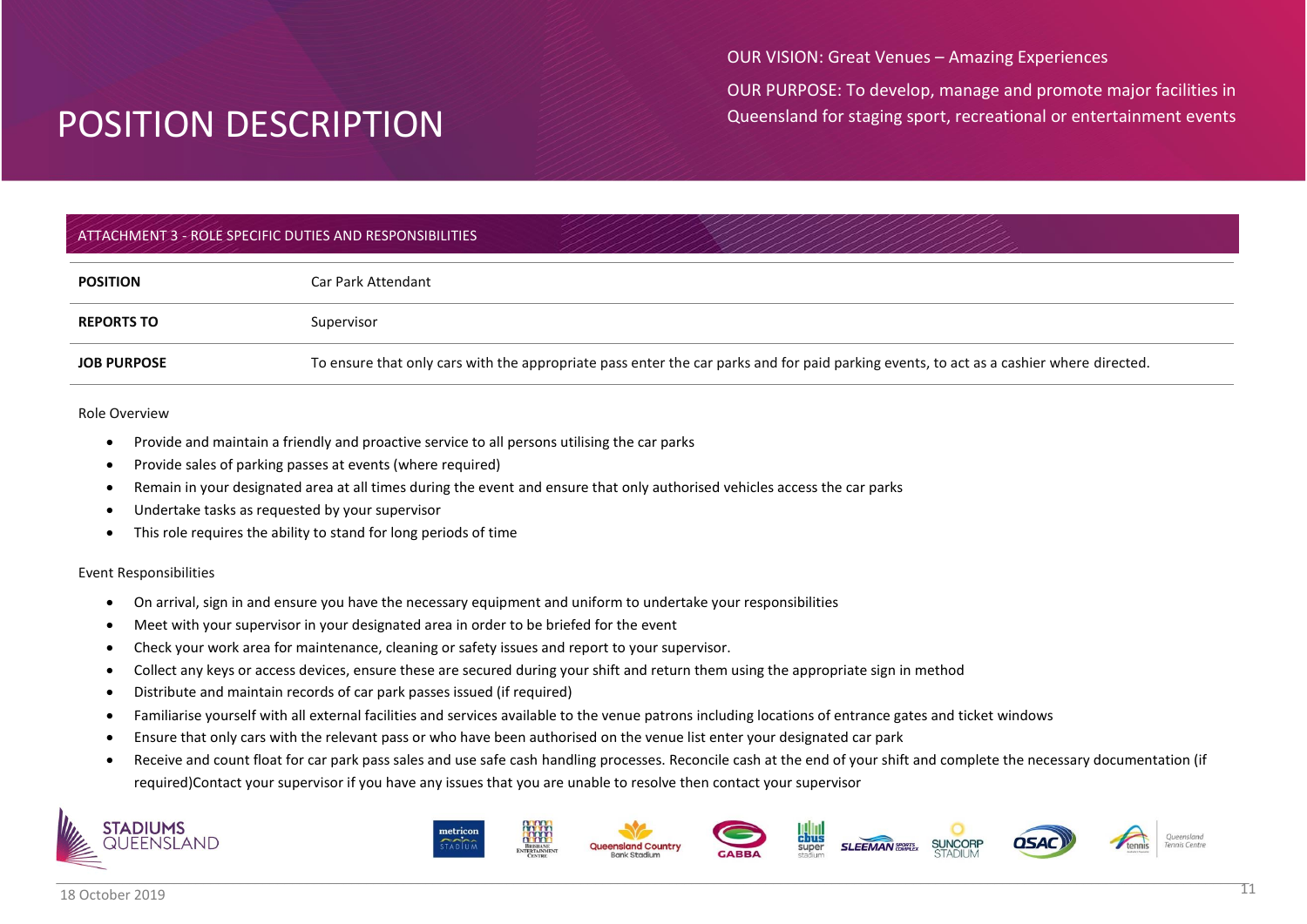OUR VISION: Great Venues – Amazing Experiences

OUR PURPOSE: To develop, manage and promote major facilities in Queensland for staging sport, recreational or entertainment events

- Undertake any other reasonable requests from your supervisor
- Report to your supervisor before signing off at the end of your shift

### Emergency Responsibilities

- Report all incidents to your supervisor as they occur and complete incident report cards as required
- Undertake warden duties and participate in the management of any incident or emergency as directed by the nominated Area Warden or Event Supervisor
- Remain at your designated area and secure the car park so that vehicles do not leave onto closed roads or attempt to drive through the crowds

### Event Specific Requirements

For larger events, many people may not have been to the venue before so ensure you are proactive in providing them with assistance

- Uniform
- Safety vest and other Personal Protective Equipment (PPE)
- Car park authorisation list and/or accreditation board
- Equipment bag
- Briefing notes and Event Information Sheet
- Radio (if required)
- Warden vest (if required)
	- Keys, float and car park passes (if required)















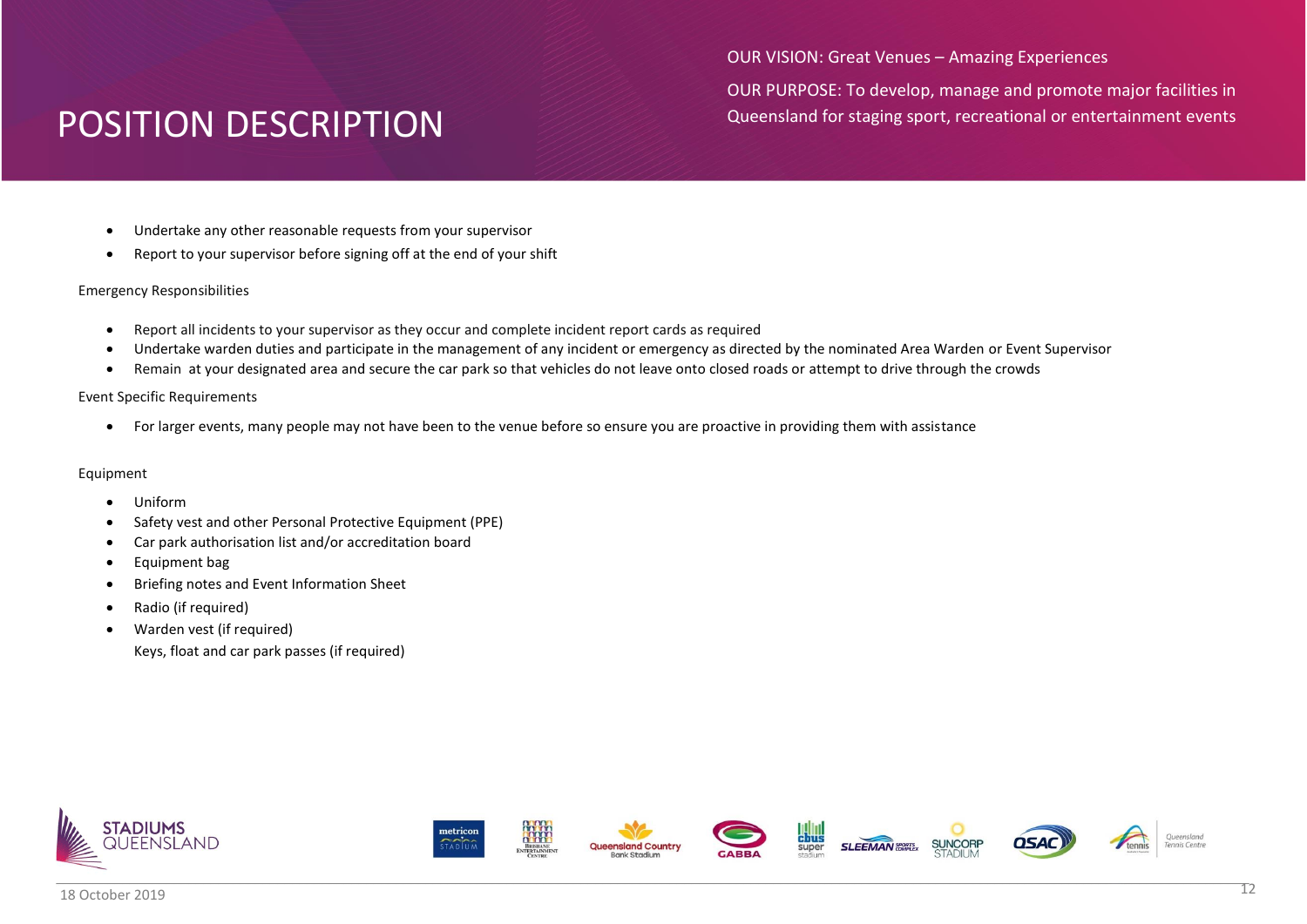OUR VISION: Great Venues – Amazing Experiences

OUR PURPOSE: To develop, manage and promote major facilities in Queensland for staging sport, recreational or entertainment events

## ATTACHMENT 4 - ROLE SPECIFIC DUTIES AND RESPONSIBILITIES

| <b>POSITION</b>    | Logistics Assistant                                                                                             |
|--------------------|-----------------------------------------------------------------------------------------------------------------|
| <b>REPORTS TO</b>  | Supervisor                                                                                                      |
| <b>JOB PURPOSE</b> | To undertake the efficient, timely, and safety focused set up and dismantling of equipment required for events. |



















Queensland<br>Tennis Centre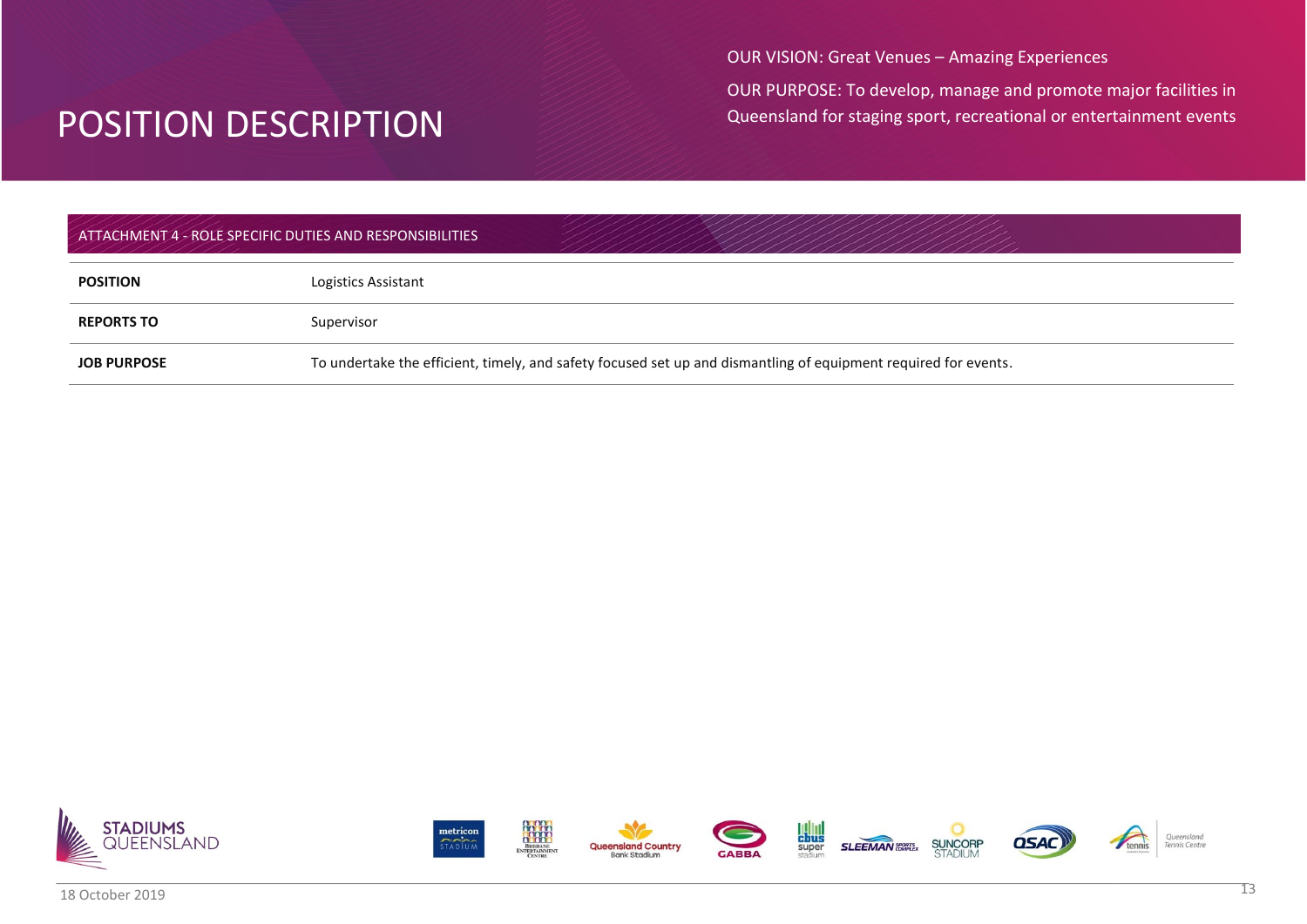OUR VISION: Great Venues – Amazing Experiences

OUR PURPOSE: To develop, manage and promote major facilities in Queensland for staging sport, recreational or entertainment events

### Role Overview

- Provide operational support to ensure the venue set up, break down and event delivery is completed efficiently, timely, safely and to a high standard.
- Provide support services and a high level of customer service to hirers and stakeholders. Maintain a safe and presentable environment for patrons.
- Undertake tasks as requested by your supervisor
- The nature of the role requires an appropriate level of fitness to be maintained with some heavy lifting involved.

### Event Responsibilities

- On arrival, sign in and collect the necessary equipment and uniform to undertake your responsibilities
- Meet with your supervisor in your designated area in order to be briefed for the event
- Set up equipment and signage at gates prior to venue opening to facilitate security searches and patron ingress. Dismantle equipment at the end of the event.
- Install accreditation boards and signage around the venue as required.
- Ensure all furniture and equipment requirements are in place as required and assist with porterage of items around the venue.
- Deliver aspects of the venue's Transport Management Plan through the removal/installation of fence panels, bollards and directional signage around the ground.
- Undertake seating checks after each match to ensure repairs can be facilitated.
- Ensure radios and hand scanners are charged and check and restock staff waist bags after each event.
- Assist the car parking team and fire panel attendant as required.
- Maintain a safe and pleasant event environment for all venue users.
- At the end of the event, return all equipment and furniture to its correct and designated storage facility and store in a clean and orderly fashion. Ensure any damaged are brought to the attention of your Supervisor.
- Undertake any other reasonable requests from your supervisor.
- Report to your supervisor before signing off at the end of your shift.

## Emergency Responsibility

**STADIUMS** 

- Report all incidents to your supervisor as they occur and complete incident report cards as required.
- In the event of an emergency, undertake task as directed by Event Control or your supervisor, which may include the removal of fence panels and bollards to facilitate emergency services and escorting of emergency service staff to incident locations.
- Be aware of the location of emergency exits and firefighting equipment.

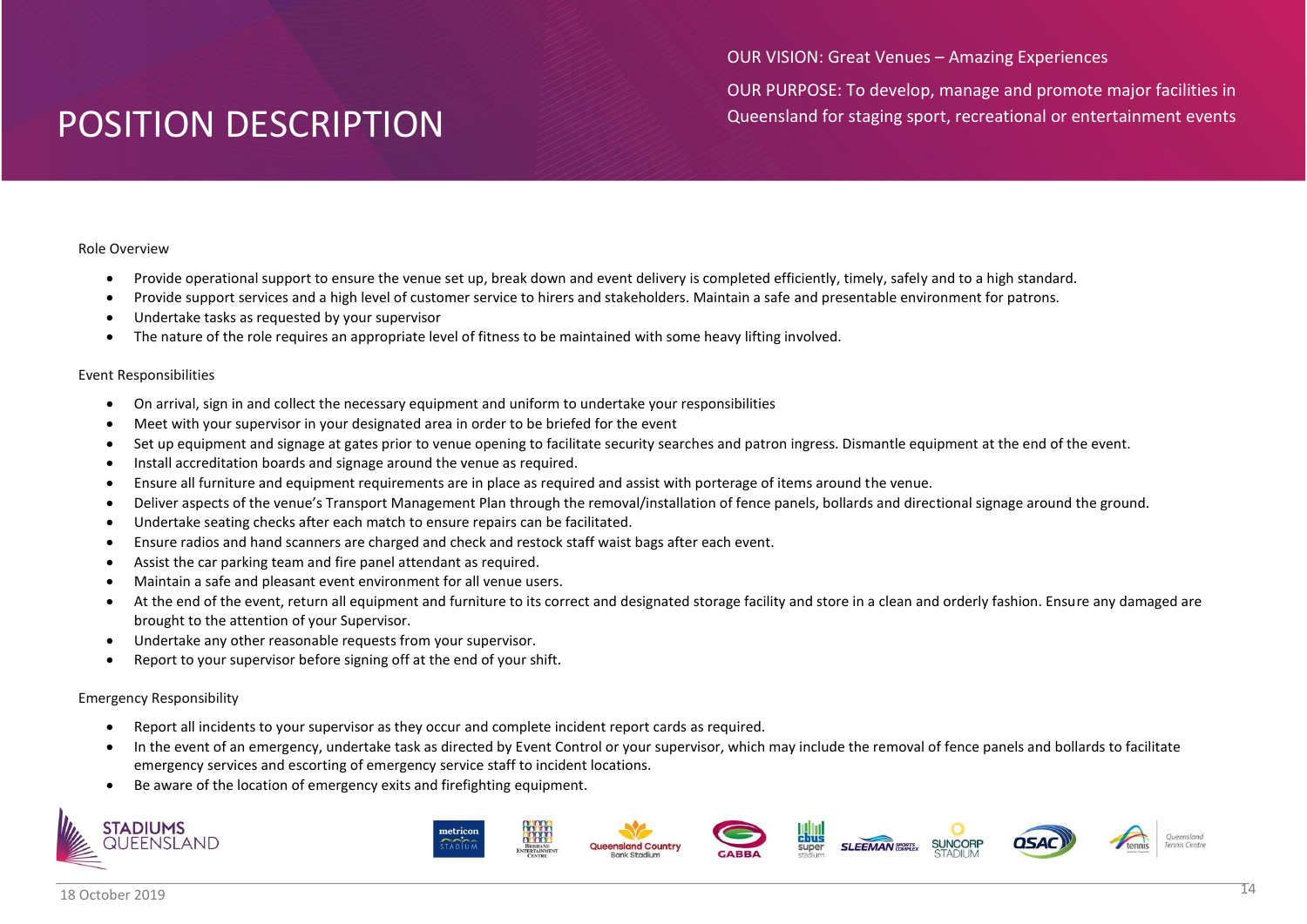OUR VISION: Great Venues – Amazing Experiences

OUR PURPOSE: To develop, manage and promote major facilities in Queensland for staging sport, recreational or entertainment events

Event Specific Requirements

For larger events, many people may not have been to the venue before so ensure you are proactive in providing them with assistance

- Uniform
- Safety vest and other Personal Protective Equipment (PPE)
- Equipment bag
- Briefing notes and event information sheet
- Radio (if required)
- Warden vest (if required)
- Keys and access passes (if required)
- Tools (if required)

















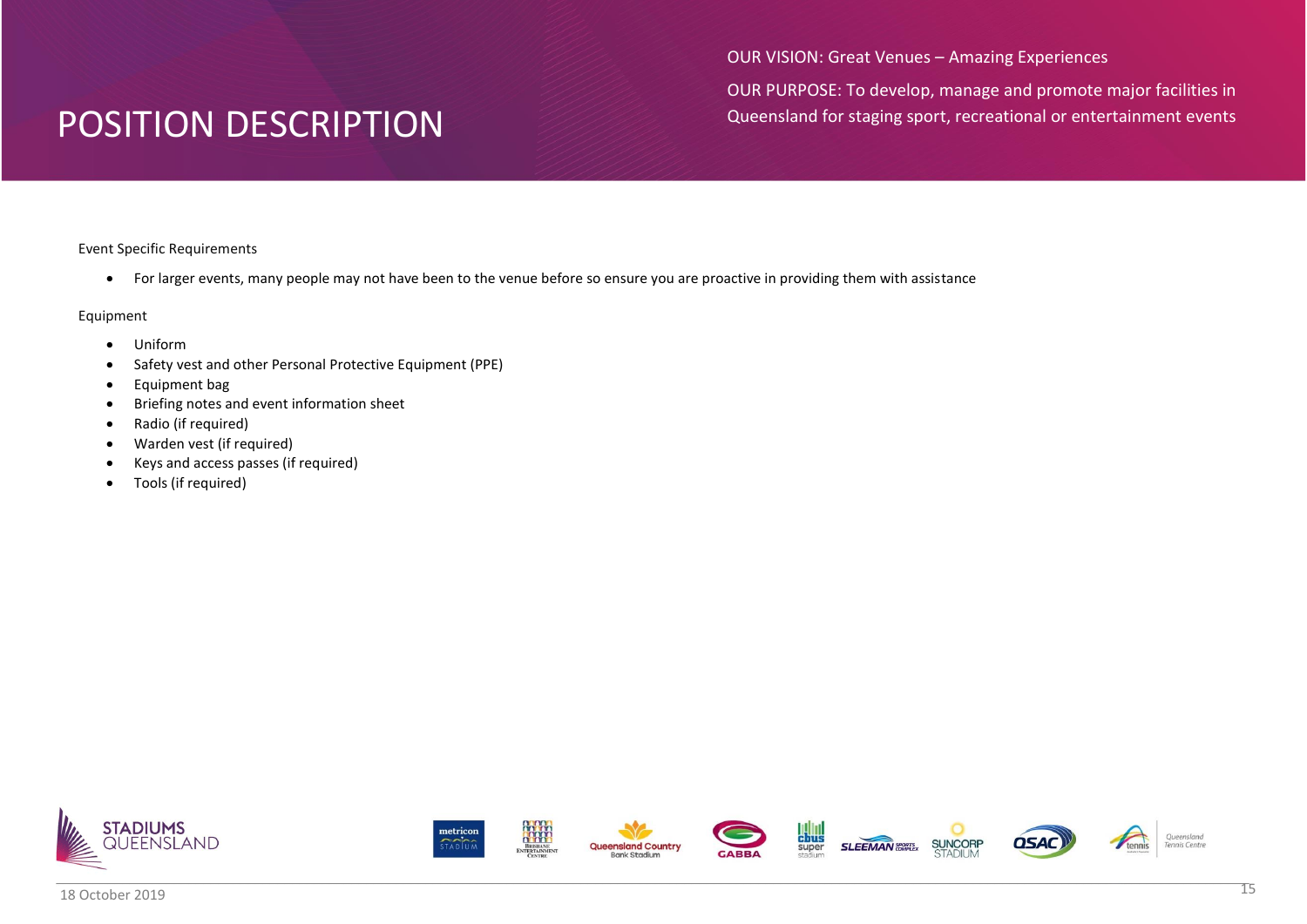OUR VISION: Great Venues – Amazing Experiences

OUR PURPOSE: To develop, manage and promote major facilities in Queensland for staging sport, recreational or entertainment events

## ATTACHMENT 5- ROLE SPECIFIC DUTIES AND RESPONSIBILITIES

| <b>POSITION</b>    | Supervisor                                                                                                                                                                                           |
|--------------------|------------------------------------------------------------------------------------------------------------------------------------------------------------------------------------------------------|
| <b>REPORTS TO</b>  | Senior Supervisor                                                                                                                                                                                    |
| <b>JOB PURPOSE</b> | To deliver outstanding service to patrons by providing direction, assistance and a safe environment in which they can enjoy the event and<br>undertake the frontline supervision of Event Day Staff. |

- Role Overview Assist the Senior Supervisor in the efficient, effective and professional delivery and presentation of events.
- Assist with effective event management by providing prompt and appropriate responses and direction as required.
- Disseminate information relating to the event.
- Provide a high level of customer service to hirers, participants and spectators.
- Supervision of casual event day staff.
- Maintain a safe and presentable environment for patrons and staff.
- This role requires the ability to stand for long periods of time.

#### Event Day Responsibilities

- Assist the Senior Supervisor in ensuring Casual Event Day Staff (CEDS) are correctly positioned, are in appropriate uniform and have the necessary equipment.
- Complete checks of areas prior to gates opening and regularly during the event for maintenance, cleaning and safety issues.
- Assist the Senior Supervisor with staff briefings and ensure staff are familiar with venue facilities.
- Provide support and information to CEDS and ensure a high level of customer service is maintained at all times.
- Assist the Senior Supervisor with their duties and assume responsibility when they are on a break.
- Coordinate breaks for CEDS.
- Be the first point of contact for the escalation of issues for CEDS and be proactive in resolving any issues that arise.

#### Emergency Responsibilities











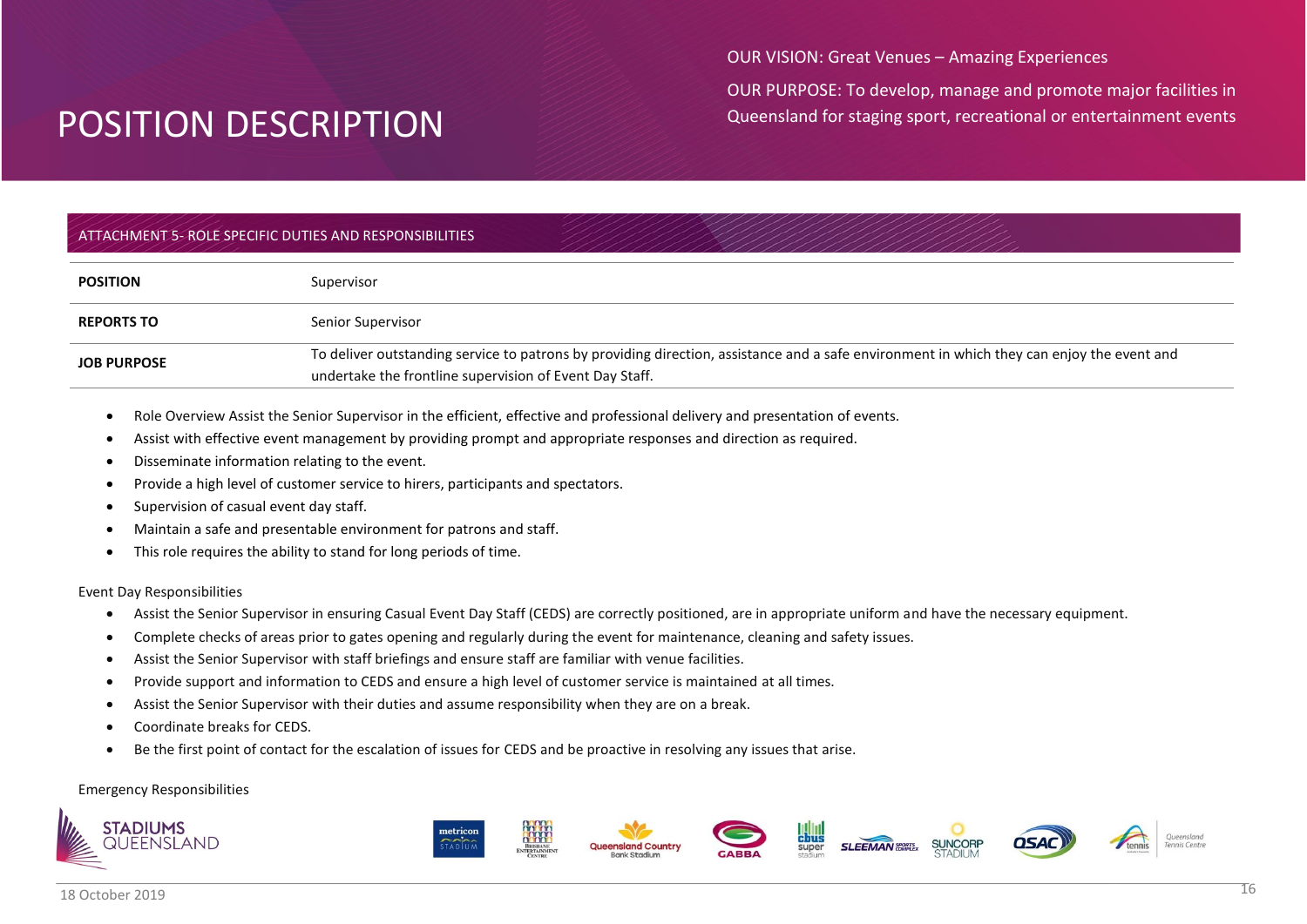OUR VISION: Great Venues – Amazing Experiences OUR PURPOSE: To develop, manage and promote major facilities in Queensland for staging sport, recreational or entertainment events

- Report incidents as appropriate to the Senior Supervisor and ensure incident report cards are completed by staff as required
- Ensure aisles, concourses and exit routes are kept clear
- Be aware of the location of emergency exits and firefighting equipment and the areas for which you are responsible in the event of an emergency
- Undertake warden duties and participate in the management of any incident or emergency as directed by the nominated Area Warden or Event Supervisor

- Uniform
- Equipment bag
- Briefing notes and Event Information Sheet
- Radio (if required)
- Warden Vest (if required)
- Keys and access passes (if required)
- Role specific equipment

















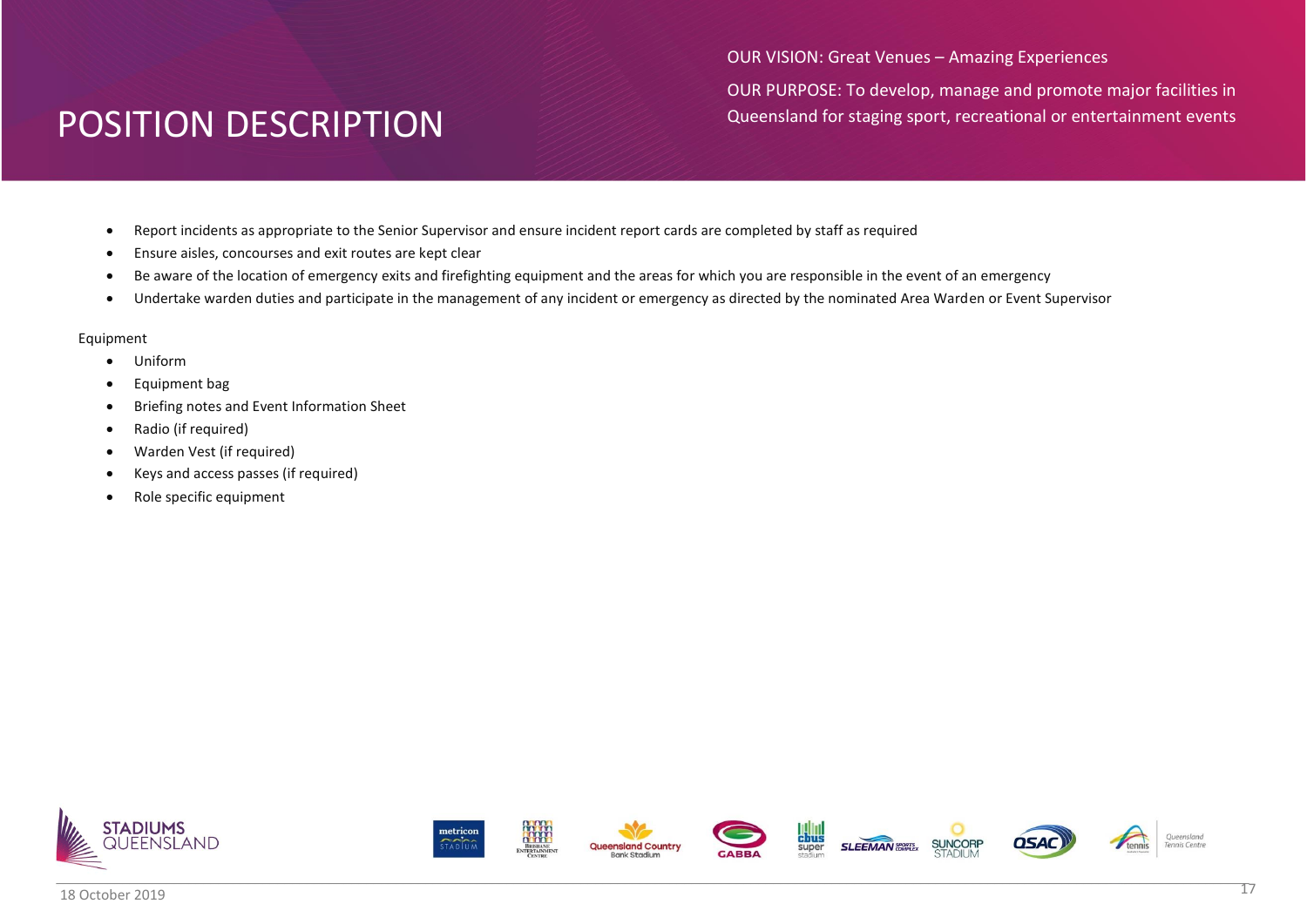OUR VISION: Great Venues – Amazing Experiences

OUR PURPOSE: To develop, manage and promote major facilities in Queensland for staging sport, recreational or entertainment events

## ATTACHMENT 6 - ROLE SPECIFIC DUTIES AND RESPONSIBILITIES

| <b>POSITION</b>    | Senior Supervisor                                                                                                 |
|--------------------|-------------------------------------------------------------------------------------------------------------------|
| <b>REPORTS TO</b>  | Operations and Events Officer                                                                                     |
| <b>JOB PURPOSE</b> | Assist with the management and the delivery of events and undertake the frontline supervision of Event Day Staff. |

#### Role Overview

- Assist the Operations and Events Officer or designate in the efficient, effective and professional delivery and presentation of events.
- Ensure effective event management by providing prompt and appropriate responses and direction as required.
- Disseminate information relating to the event.
- Provide a high level of customer service to hirers, contractors, participants and spectators and be proactive in providing assistance.
- Supervise casual event day staff, supervisors and other event related staff, as required.
- Maintain a safe and presentable environment for patrons and staff.
- Complete evaluations and reports after events.
- Operate and control equipment as required for event staging including hand scanners, escalators, lifts, communications equipment, computers, PA and lighting.
- This role requires the ability to stand for long periods of time.

### Event Day Responsibilities

- Complete checks of areas prior to gates opening and regularly during the event for maintenance, cleaning and safety issues.
- Attend a briefing with venue management and take and disseminate instructions regarding event operations.
- Greet and instruct CEDS on their duties.
- Ensure CEDS are positioned correctly, are in appropriate uniform and have the necessary equipment.